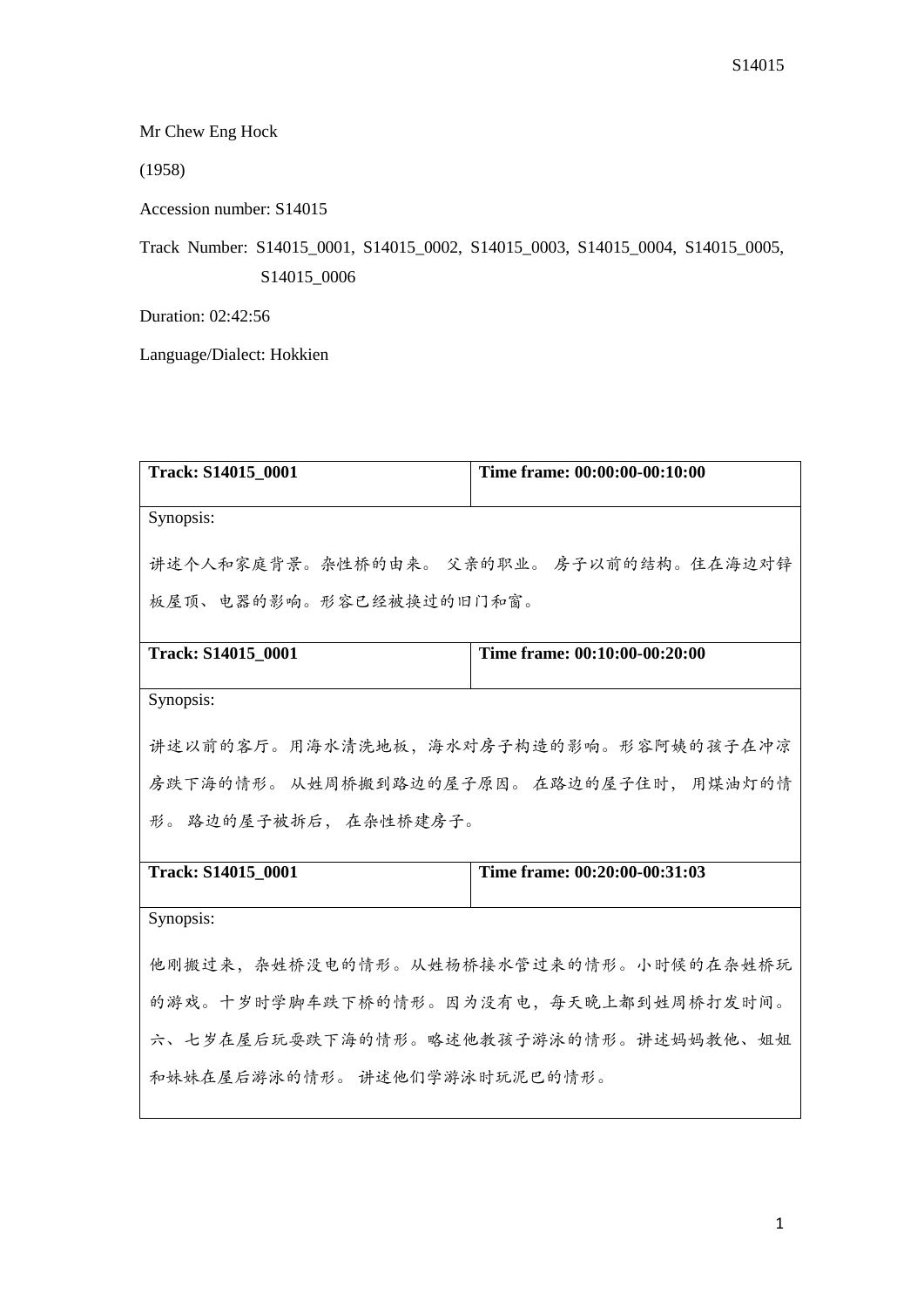| Track: S14015_0002                    | Time frame: 00:00:00-00:10:00           |  |
|---------------------------------------|-----------------------------------------|--|
| Synopsis:                             |                                         |  |
| 略述近十年姓周桥出现蛇的情形。在桥尾用网捉鱼、钓螃蟹的情形。略述租户被鱼刺 |                                         |  |
|                                       | 到的情形。小时候制造玻璃线来放风筝,然后割其他姓氏桥的风筝。略述他用塑胶袋   |  |
| 做的风筝。 略述他五年级后载台湾人上岸的工作。               |                                         |  |
| Track: S14015 0002                    | Time frame: 00:10:00-00:20:00           |  |
| Synopsis:                             |                                         |  |
| 他父亲从台湾船载剩饭回来养猪的情形。他们的船停在姓周桥。继续讲述他五年级后 |                                         |  |
| 载台湾人上岸的工作。他的船与另外一辆船发生意外的情形。讲述他以前卖糕的经  |                                         |  |
| 历,买卖的地点。他不想卖糕,被妈妈打骂的情形。形容他到台湾船载乘客的情形。 |                                         |  |
| Track: S14015_0002                    | Time frame: 00:20:00-00:31:03           |  |
| Synopsis:                             |                                         |  |
|                                       | 他大约20岁时,台湾船减少,他便到包装工厂工作,负责包装货物运到澳洲。大约27 |  |
|                                       | 岁时,他开始维修姓氏桥的房子。讲述他在用船载台湾人的同时,如何处理鱼翅的情   |  |
| 形。 讲述他从台湾船载剩饭回家喂猪。他父亲在姓周桥赌博。          |                                         |  |
| Track: S14015_0003                    | Time frame: 00:00:00-00:10:00           |  |
| Synopsis:                             |                                         |  |
| 讲述他们如何准备喂猪食物、帮猪冲凉的情形。讲述那些买猪的人要捉猪去卖过程。 |                                         |  |
| 台湾船没有来后, 他们就没有养了。                     |                                         |  |
| Track: S14015_0003                    | Time frame: 00:10:00-00:19:32           |  |
| Synopsis:                             |                                         |  |
| 略述他养鸡、鸭的地方。新年的时候杀鸡、鸭的情形。讲述以前新年祭拜祖先的情  |                                         |  |
| 形。讲述家里的房间及家庭成员睡觉的地方。家庭成员坐在地上吃饭的情形。    |                                         |  |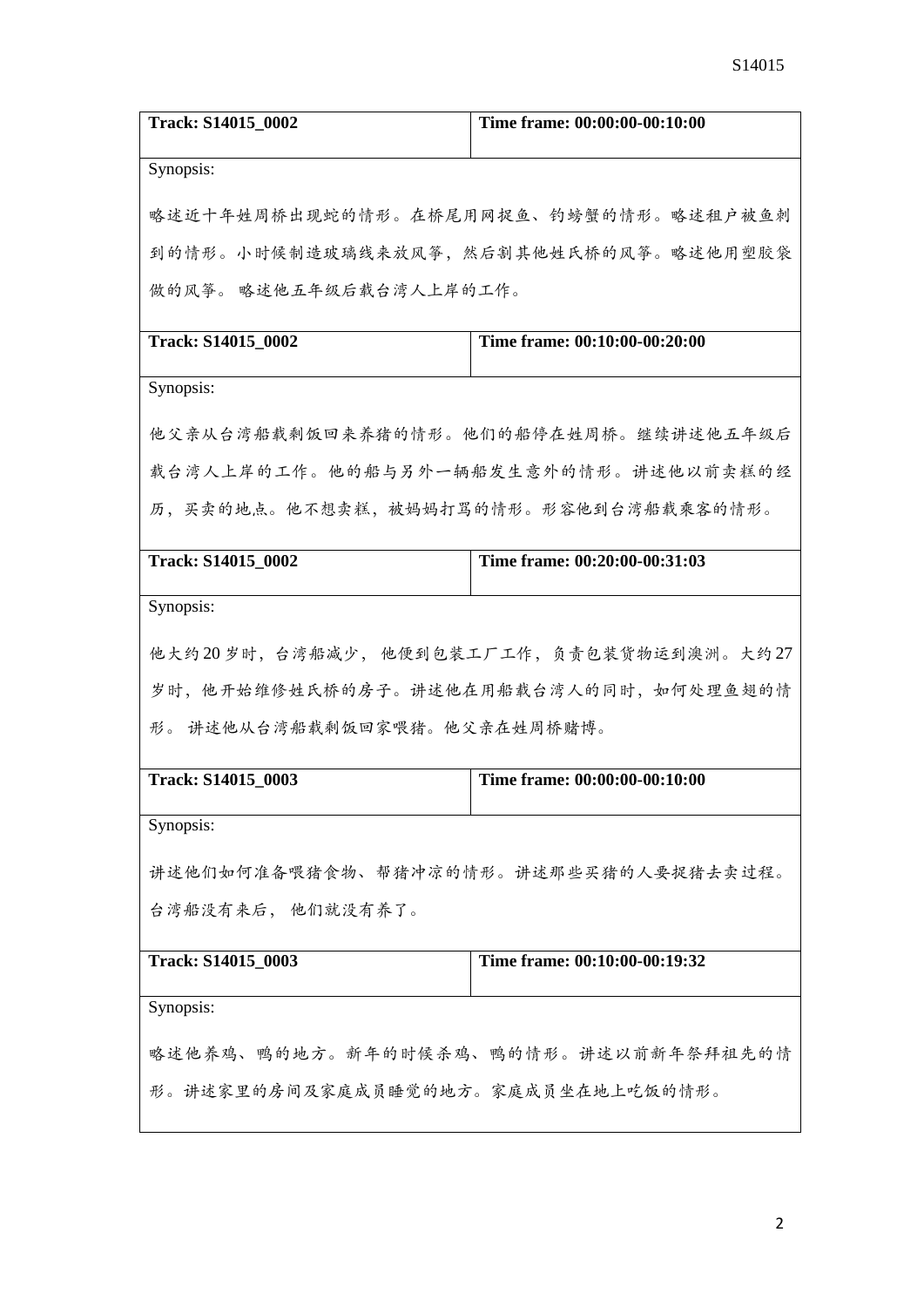| Track: S14015_0004                      | Time frame: 00:00:00-00:10:00          |  |  |
|-----------------------------------------|----------------------------------------|--|--|
| Synopsis:                               |                                        |  |  |
|                                         | 讲述当时他从姓周桥外面的木屋搬过来的情形。当时用煤油灯,小心翼翼的情形。讲  |  |  |
| 述当时杂姓桥刚开始有电的情形。家里还没有电视机时,到邻居家看电视的情形。    | 讲                                      |  |  |
| 述以前新年时拔鸡、鸭毛的情形。略述用火炭煮饭的情形。              |                                        |  |  |
| Track: S14015 0004                      | Time frame: 00:10:00-00:20:00          |  |  |
| Synopsis:                               |                                        |  |  |
|                                         | 以前过新年的情形。 小时候庆祝中秋节的情形。帮忙母亲做年糕的情形。七月拜好兄 |  |  |
| 弟的情形。                                   |                                        |  |  |
| Track: S14015_0004                      | Time frame: 00:20:00-00:33:35          |  |  |
| Synopsis:                               |                                        |  |  |
|                                         | 讲述他在杂姓桥桥尾的庙遇到的灵异事件。讲述其他人在杂姓桥遇过的灵异事件。略  |  |  |
|                                         | 述他拜月尾的情形。略述他拜屋神的情形。讲述他父亲在医院去世,回来在家办丧礼  |  |  |
| 的过程。讲述他的姨丈去世时,棺材的摆放方式。略述家里办喜事的情形。       |                                        |  |  |
| Track: S14015_0005                      | Time frame: 00:00:00-00:10:00          |  |  |
| Synopsis:                               |                                        |  |  |
|                                         | 他结婚时的情形。讲述他在家里最喜欢的角落——二厅。讲述他怎样开始修理姓氏桥  |  |  |
| 的房子。 姓氏桥房子的保养与维修。                       |                                        |  |  |
| Track: S14015_0005                      | Time frame: 00:10:00-00:20:00          |  |  |
| Synopsis:                               |                                        |  |  |
| 继续讲述姓氏桥房子的保养与维修。 比较桥头和桥尾的房子的维修。 比较锌板屋顶和 |                                        |  |  |
| 屋瓦的分别。 漂浮的木头对他们房子的影响, 和如何处理那些木头。        |                                        |  |  |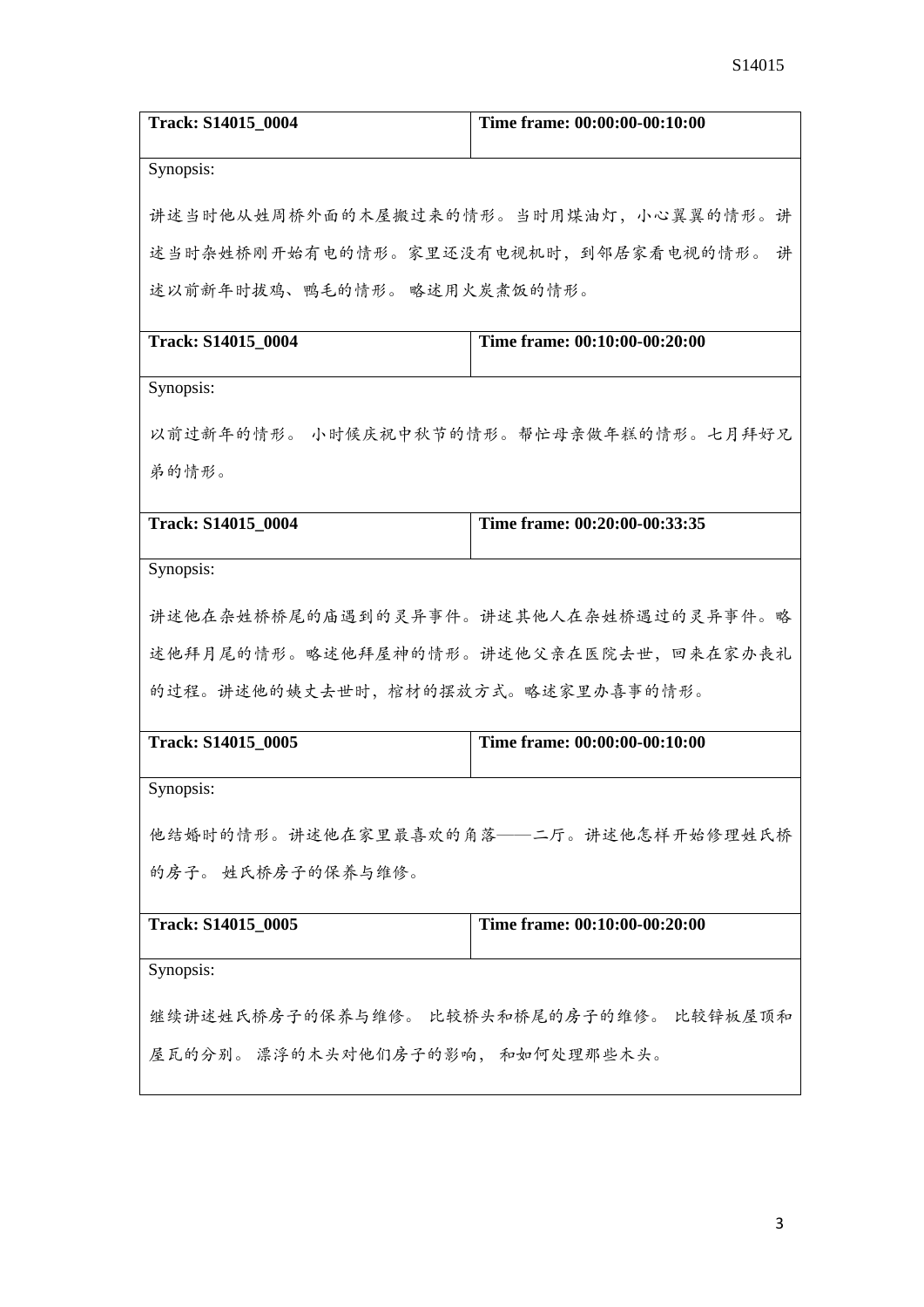| Track: S14015_0005                      | Time frame: 00:20:00-00:31:03 |  |
|-----------------------------------------|-------------------------------|--|
| Synopsis:                               |                               |  |
| 继续讲述维修屋子柱子的工作。 讲述他怎样开始建杂姓桥的拿督公庙。        |                               |  |
| Track: S14015_0006                      | Time frame: 00:00:00-00:10:00 |  |
| Synopsis:                               |                               |  |
| 继续讲述他如何建杂姓桥的拿督公庙。 他梦到拿督公的情形。 讲述另一间在香蕉园的 |                               |  |
| 庙。 讲述他唱卡拉OK 的情形。                        |                               |  |
| Track: S14015_0006                      | Time frame: 00:10:00-00:16:40 |  |
| Synopsis:                               |                               |  |
| 讲述他住在桥上面临的挑战。 他觉得世遗后杂性桥的改变。             |                               |  |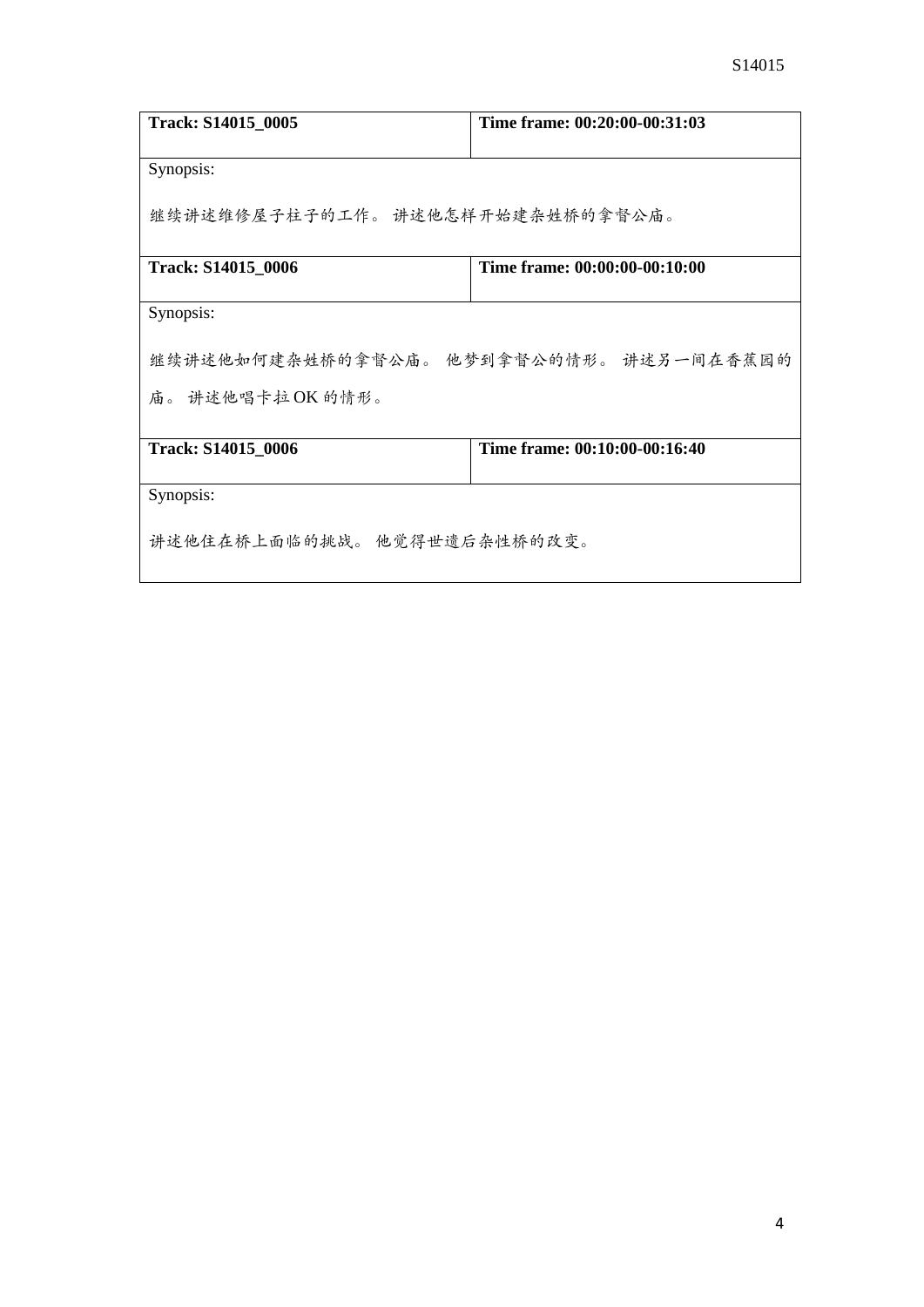## Mr Chew Eng Hock

(1958)

Accession number: S14015

## Track Number: S14015\_0001, S14015\_0002, S14015\_0003, S14015\_0004, S14015\_0005, S14015\_0006

Duration: 02:42:56

Language/Dialect: Hokkien

| Track: S14015_0001                                                                            | Time frame: 00:00:00-00:10:00 |  |
|-----------------------------------------------------------------------------------------------|-------------------------------|--|
|                                                                                               |                               |  |
| Synopsis:                                                                                     |                               |  |
|                                                                                               |                               |  |
| Personal and family background. The origin of New Jetty. His father's occupation. The initial |                               |  |
| features of the house. Impact of the seaside environment on the zinc roof and electrical      |                               |  |
| appliances. Description of the old door and windows that had been replaced.                   |                               |  |
|                                                                                               |                               |  |
| <b>Track: S14015 0001</b>                                                                     | Time frame: 00:10:00-00:20:00 |  |
|                                                                                               |                               |  |
| Synopsis:                                                                                     |                               |  |
|                                                                                               |                               |  |
| Description of the living room in the past. How they washed the floor using sea water and the |                               |  |
| influence of sea water to the structure of the house. Description of an incident in which his |                               |  |
| cousin fell into the sea from the bathroom. Reason of his moving from Chew Jetty to the house |                               |  |
| on the roadside. Explained the use of kerosene lamp when he was staying at the house on the   |                               |  |
| roadside. A house was built on New Jetty after the roadside house was demolished.             |                               |  |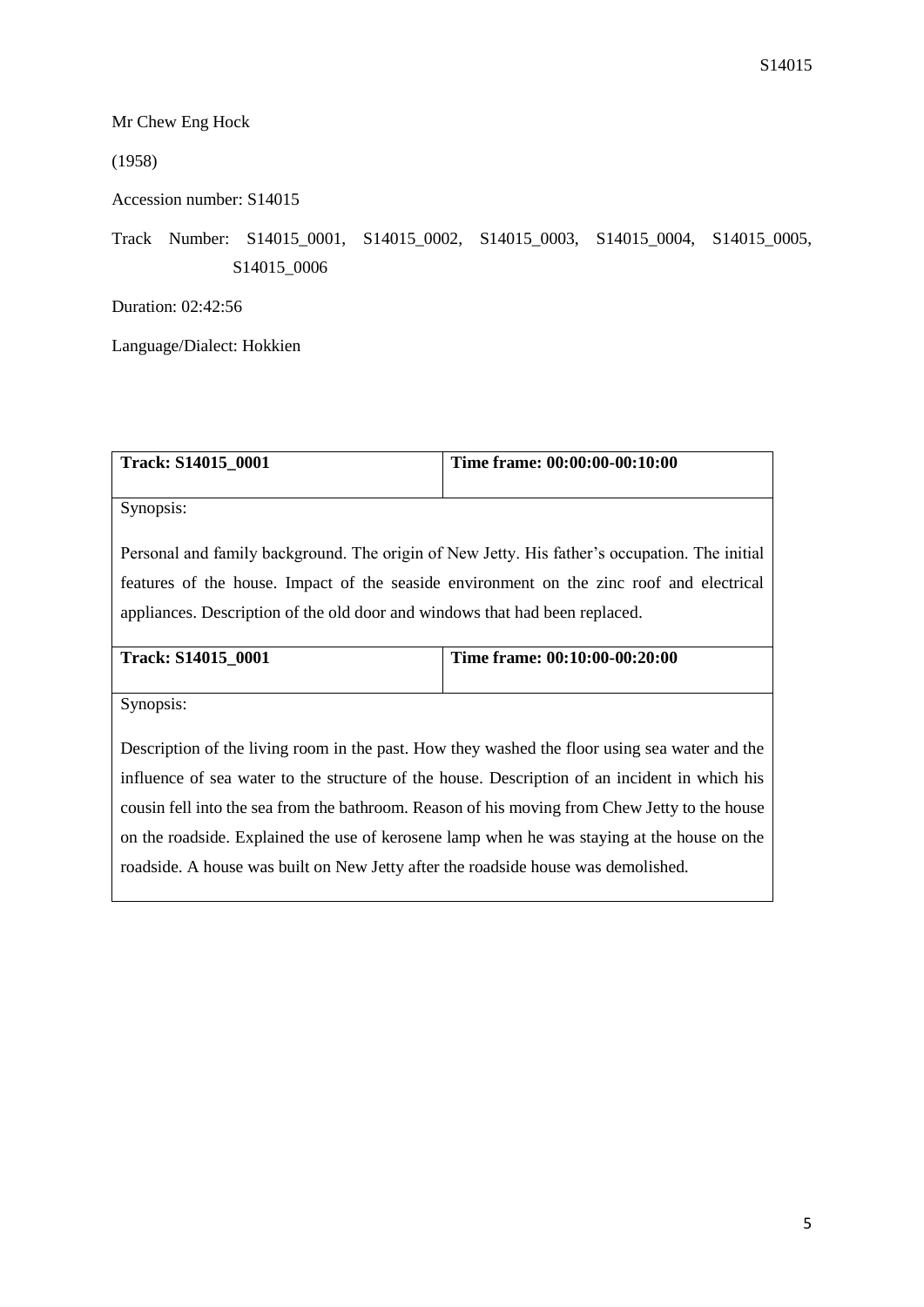| Track: S14015_0001 | Time frame: $00:20:00-00:31:03$ |
|--------------------|---------------------------------|
|                    |                                 |

Description of the period when there was no electricity when he first moved to New Jetty. Description on how he connected water pipes from Yeoh Jetty. Games played as a kid. Description of an incident in which he fell from the bridge when he learnt cycling at 10 years old. How he spent his nighttime at Chew Jetty as there was no electricity. He fell into the sea at six or seven years old when playing at the back of the house. Brief description of how he taught other children swimming. Description of his mother who taught him and his sisters swimming at the back of the house. Description of them playing in the mud when learning how to swim.

| <b>Track: S14015 0002</b> | Time frame: $00:00:00-00:10:00$ |
|---------------------------|---------------------------------|
|                           |                                 |

Synopsis:

Brief description of the appearance of snakes in the past decade. Catching fish and crabs at the end of the jetty. Brief description of a tenant who was stung by fish. How he made "glass string" for kite flying and to cut off kites from other clan jetties. Brief description of kite making using plastic bags. Brief description of his job of sending passengers of Taiwanese ships on shore since he was in Standard Five.

| <b>Track: S14015 0002</b> | Time frame: 00:10:00-00:20:00 |
|---------------------------|-------------------------------|
|                           |                               |

Synopsis:

Description of his father bringing leftover from the Taiwanese ship to feed pigs. Their boat was parked at Chew Jetty. Continued with description on how he sent passengers of Taiwanese ships on shore since he was in Standard Five. Description of a boat crash which involved his boat. His pastry selling experience and location. He was beaten up by his mother for his unwillingness to sell pastries. Description of how he picked up passengers from Taiwanese ships.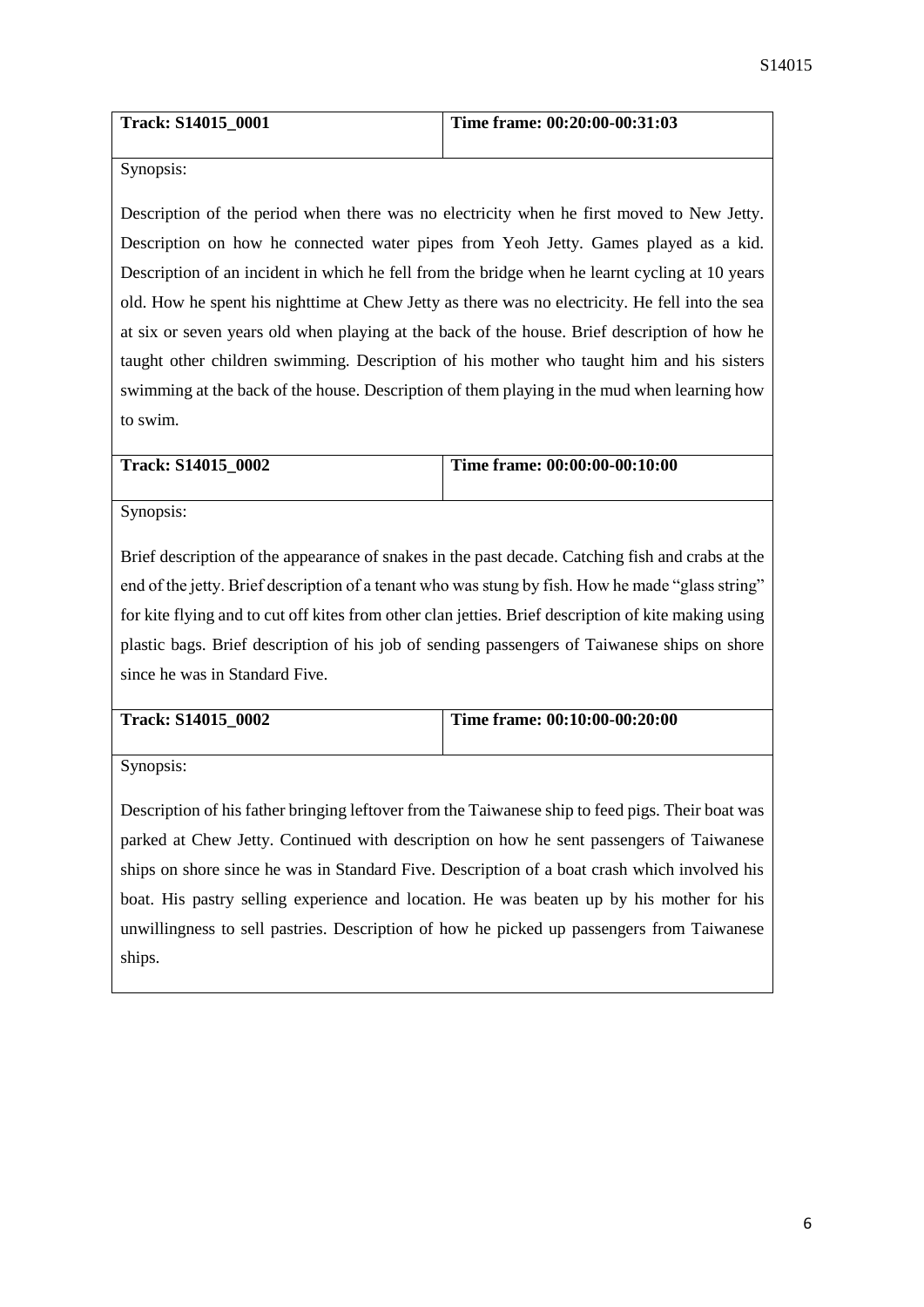| <b>Track: S14015 0002</b> | Time frame: 00:20:00-00:31:03 |
|---------------------------|-------------------------------|
|                           |                               |

He worked at a packaging factory at about 20 years old when there was a reduction in number of Taiwanese ships, helping to pack goods for shipping to Australia. At about 27 years old, he worked as a repairer of Clan Jetties houses. Description of how he dealt with fish fins while picking up Taiwanese with his boat. Description of how he brought some leftover from Taiwanese ships to feed pigs. His father's gambling at Chew Jetty.

| <b>Track: S14015 0003</b> | Time frame: $00:00:00-00:10:00$ |
|---------------------------|---------------------------------|
|                           |                                 |

Synopsis:

Description of how they fed and bathed the pigs. Description of the process of pigs trading and how pig traders came and caught the pigs for sale. They stopped raising pigs when Taiwanese ships stopped coming.

| Track: S14015 0003 | Time frame: 00:10:00-00:19:32 |
|--------------------|-------------------------------|
|                    |                               |

Synopsis:

Brief description of the place where he raised chickens and ducks. The killing of chickens and ducks during Chinese New Year. Description of ancestral worship during Chinese New Year in the past. Rooms in the house and places they slept. How the family members take their meal on the floor.

| <b>Track: S14015 0004</b> | Time frame: $00:00:00-00:10:00$ |
|---------------------------|---------------------------------|
|                           |                                 |

Synopsis:

Description of his moving from the wooden house outside Chew Jetty to the current house. How he handled kerosene lamp with care. The beginning of electricity supply at New Jetty. Description of how he went to watch television at neighbouring houses when there was no television at home. Description of plucking chicken and duck feathers during New Year in the past. The use of charcoal in cooking.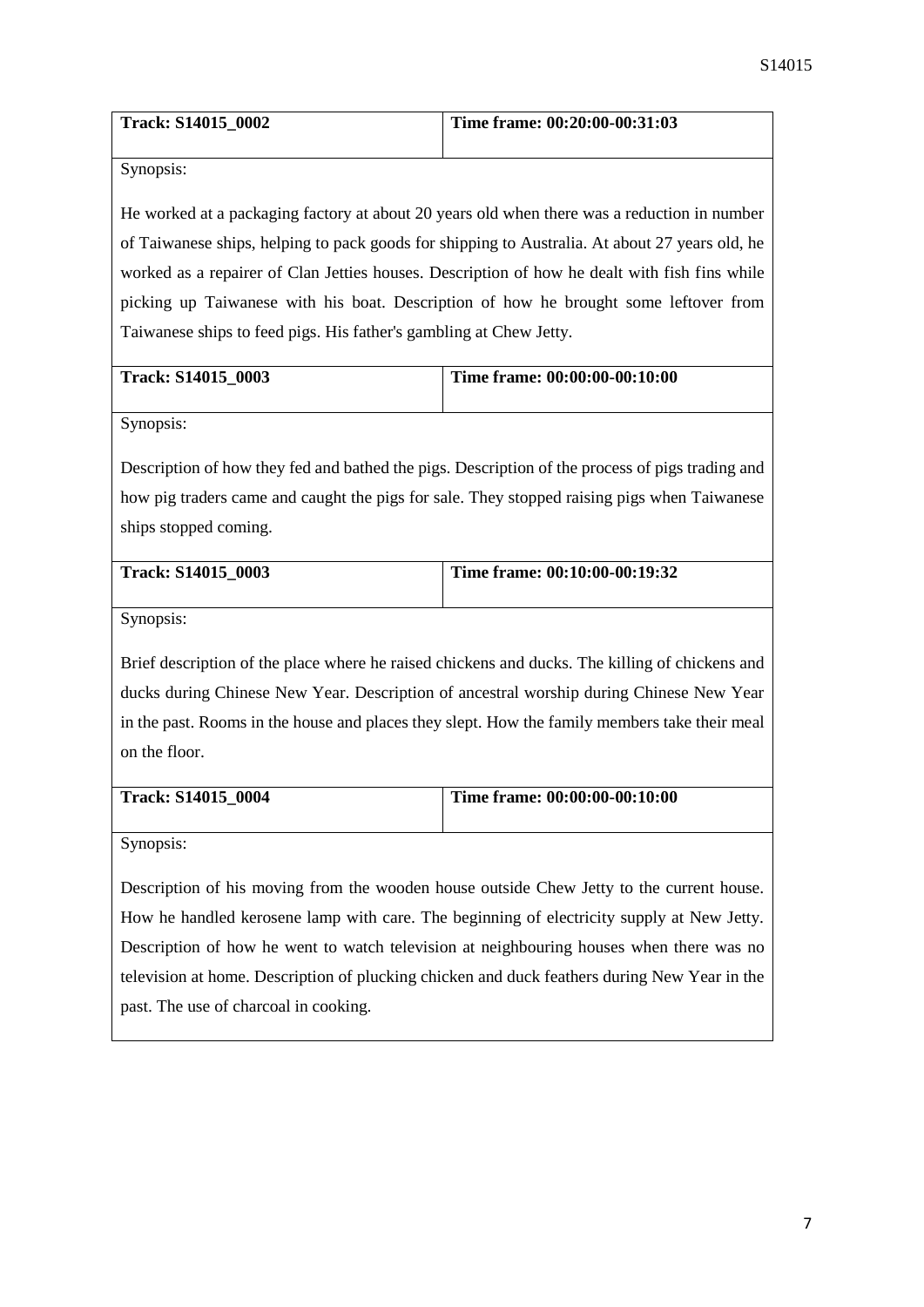| <b>Track: S14015 0004</b> | Time frame: 00:10:00-00:20:00 |
|---------------------------|-------------------------------|
|                           |                               |

The New Year celebration in the past. The Mid-Autumn Festival celebration when he was young. Description of helping his mother in making rice cake. Worship during the Hungry Ghost Festival.

| <b>Track: S14015 0004</b> | Time frame: $00:20:00-00:33:35$ |
|---------------------------|---------------------------------|
|                           |                                 |

Synopsis:

Mysterious incident he encountered at the temple at the end of New Jetty. Mysterious incident experienced by others at New Jetty. Brief description on the Hungry Ghost Festival worship. Brief description on how he worshipped the deity of the house. Description of his father's passing in the hospital and the funeral at home. Description of the position of the coffin during his uncle's funeral. Brief description of a wedding celebration at home.

| <b>Track: S14015 0005</b> | Time frame: 00:00:00-00:10:00 |
|---------------------------|-------------------------------|
|                           |                               |

Synopsis:

Description on his wedding. The space at home he liked most, which was the second living room. Description of how he repaired houses at Clan Jetties. The repairing work and maintenance of houses at Clan Jetties.

| Track: S14015 0005 | Time frame: 00:10:00-00:20:00 |
|--------------------|-------------------------------|
|                    |                               |

Synopsis:

Continued with the repairing work and maintenance of houses at Clan Jetties. Comparison between maintenance of houses at the beginning of the jetty and those at the end of the jetty. Comparison between zinc roof and tiles asbestos roof. The impact of floating timbers to their house and how he dealt with them.

| <b>Track: S14015 0005</b> | Time frame: $00:20:00-00:31:03$ |
|---------------------------|---------------------------------|
|                           |                                 |

Synopsis:

Continued with description of stilt repairing work. Description of how he built the Datuk Kong shrine at New Jetty.